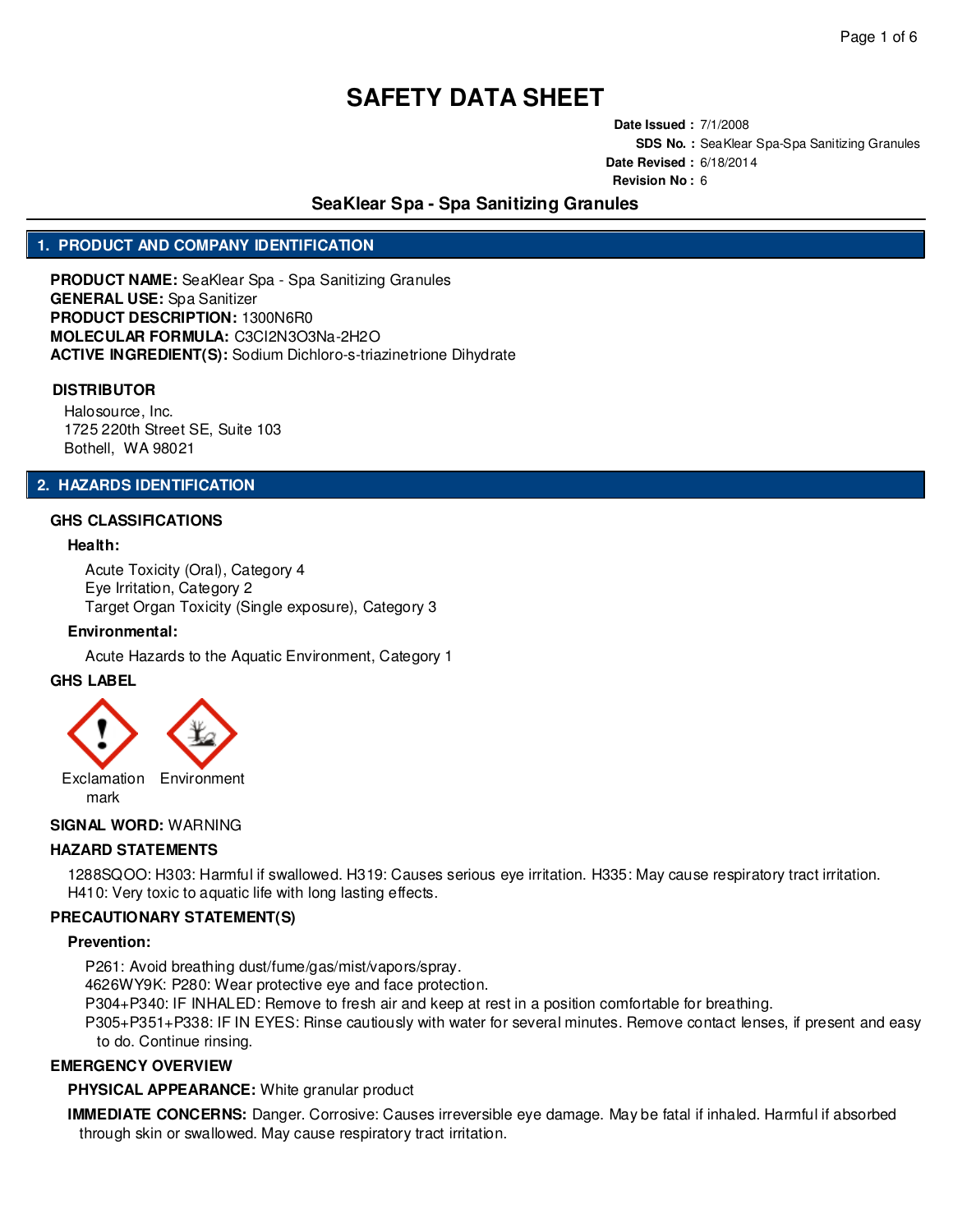**Date Issued :** 7/1/2008 **SDS No. :** SeaKlear Spa-Spa Sanitizing Granules **Date Revised :** 6/18/2014 **Revision No :** 6

# **SeaKlear Spa - Spa Sanitizing Granules**

Environmental Hazards: Toxic to aquatic organisms; may cause long-term effects in the aquatic environment.

### **POTENTIAL HEALTH EFFECTS**

**EYES:** Causes irreversible eye damage.

**SKIN:** Harmful if absorbed through the skin.

**INGESTION:** May be harmful if swallowed.

**INHALATION:** May be fatal if inhaled.

## **3. COMPOSITION / INFORMATION ON INGREDIENTS**

| <b>Chemical Name</b>                       | $Wt.\%$ |            |
|--------------------------------------------|---------|------------|
| Sodium Dichloro-s-triazinetrione Dihydrate | 100     | 51580-86-0 |

**COMMENTS:** 55.0 - 56.0% active chlorine

# **4. FIRST AID MEASURES**

**EYES:** Hold eyes open and rinse slowly and gently with water for 15-20 minutes. Remove contact lenses, if present, after the first 5 minutes, then continue rinsing eye. Call a poison control center or doctor for treatment advice.

**SKIN:** Remove contaminated clothing. Rinse skin immediately with plenty of water for 15-20 minutes.

**INGESTION:** Drink plenty of water in small gulps. Do not induce vomiting unless told to do so by the poison control center or doctor. Never give anything by mouth to an unconscious person.

**INHALATION:** Move victim to fresh air. If person is not breathing, call 911 or an ambulance, then give artificial respiration, preferably by mouth to mouth, if possible.

## **5. FIRE FIGHTING MEASURES**

**EXTINGUISHING MEDIA:** Use massive amounts of water. Do not use dry chemicals, carbon dioxide, halogenated agents. **HAZARDOUS COMBUSTION PRODUCTS:**

In case of fire, the following hazardous combustion gases are formed:

Nitrogen; Hydrogen Chloride (HCI); Chlorine (CI2); Nitrogen trichloride (explosion hazard); Isocyanic acid; carbon monoxide and carbon dioxide.

**FIRE FIGHTING PROCEDURES:** The product is not combustible, however it promotes fire. Containers close to fire shoul be transferred to a safe place. Cool endangered containers with water spray jet. Run-off water from firefighting must not be discharged into drains or enter surface water. Wear self-contained breathing apparatus pressure-demand, MSHA/NIOSH approvedm and full protective gear.

# **6. ACCIDENTAL RELEASE MEASURES**

**SMALL SPILL:** Collect mechanically (preferably in dry condition). Send for recovery or disposal in suitable, properly labeled containers.

#### **ENVIRONMENTAL PRECAUTIONS**

**WATER SPILL:** This pesticide is toxic to fish and aquatic organisms. Do not discharge into drains or waterways.

**COMMENTS:** Avoid dust formation. Ensure adequate ventilation. Avoid contact with skin, eyes and clothing.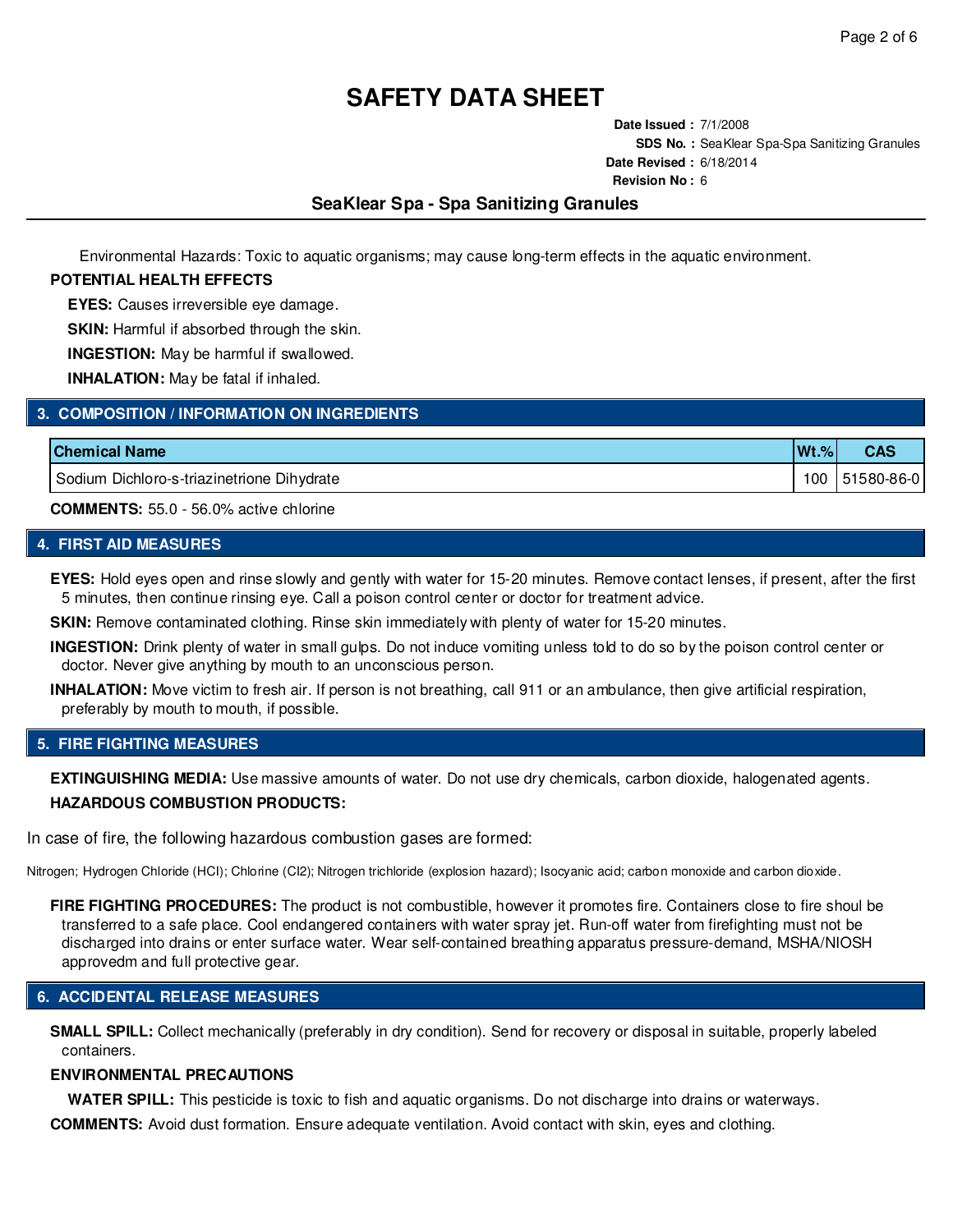**Date Issued :** 7/1/2008 **SDS No. :** SeaKlear Spa-Spa Sanitizing Granules **Date Revised :** 6/18/2014 **Revision No :** 6

# **SeaKlear Spa - Spa Sanitizing Granules**

# **7. HANDLING AND STORAGE**

**GENERAL PROCEDURES:** Provide good ventilation of work area (local exhaust ventilation if necesary.) Keep away from sources of ignition. Avoid the formation of dust. Avoid contact with eyes and skin. Do not inhale dust.

**STORAGE:** Keep container tightly closed and dry in a cool, well-ventilated area. Protect from atmospheric moisture.

Containers with are opened must be carefully resealed and kept upright to prevent leakage. Always keep in containers of same material as original one.

Do not store with organic materials, combustible materials, ammonia, ammonium compounds, alkalies, oxidizing agents, reducing agents, acids.

## **8. EXPOSURE CONTROLS / PERSONAL PROTECTION**

#### **EXPOSURE GUIDELINES**

| OSHA HAZARDOUS COMPONENTS (29 CFR1910.1200) |            |                 |                        |                  |                   |                    |                   |  |  |
|---------------------------------------------|------------|-----------------|------------------------|------------------|-------------------|--------------------|-------------------|--|--|
|                                             |            |                 | <b>EXPOSURE LIMITS</b> |                  |                   |                    |                   |  |  |
|                                             |            | <b>OSHA PEL</b> |                        | <b>ACGIH TLV</b> |                   | <b>SupplierOEL</b> |                   |  |  |
| <b>Chemical Name</b>                        |            | ppm             | mq/m <sup>3</sup>      | ppm              | mq/m <sup>3</sup> | ppm                | mg/m <sup>3</sup> |  |  |
| Sodium Dichloro-s-triazinetrione Dihydrate  | <b>TWA</b> | $[1]$           | $[1]$                  | $[2]$            | $[2]$             | $[3]$              | $[3]$             |  |  |

**Footnotes:**

**1**. 15 mg/m3 (total dust) TWA; 5 mg/m3 (respirable) 8-hr TWA for Particulates Not Otherwise Regulated

**2**. 3 mg/m3 (respirable) TWA; 10 mg/m3 (inhalable) TWA - for Particulates Not Otherwise Classified

**3**. The TLV for Chlorine is 0.5 ppm (1.5 mg/m3) TWA and 1ppm STEL.

## **ENGINEERING CONTROLS:** Local exhaust.

## **PERSONAL PROTECTIVE EQUIPMENT**

**EYES AND FACE:** Chemical splash goggles and face shield.

**SKIN:** Butyl rubber.

**RESPIRATORY:** If needed, use OSHA-NIOSH approved respirator for dusts, mists, and fumes with TLV not less thatn 0.05 mg/m3.

**PROTECTIVE CLOTHING:** Neoprene apron and impervious clothing.

**WORK HYGIENIC PRACTICES:** Provide safety shower and eyewash station in the work area.

# **9. PHYSICAL AND CHEMICAL PROPERTIES**

**PHYSICAL STATE:** Solid **ODOR:** Mild chlorine. **APPEARANCE:** White granular. **pH:** 6.5 (1% solution.) **FLASHPOINT AND METHOD:** Not Applicable **FLAMMABLE LIMITS:** 0 to 0 **Notes:** Non-flammable.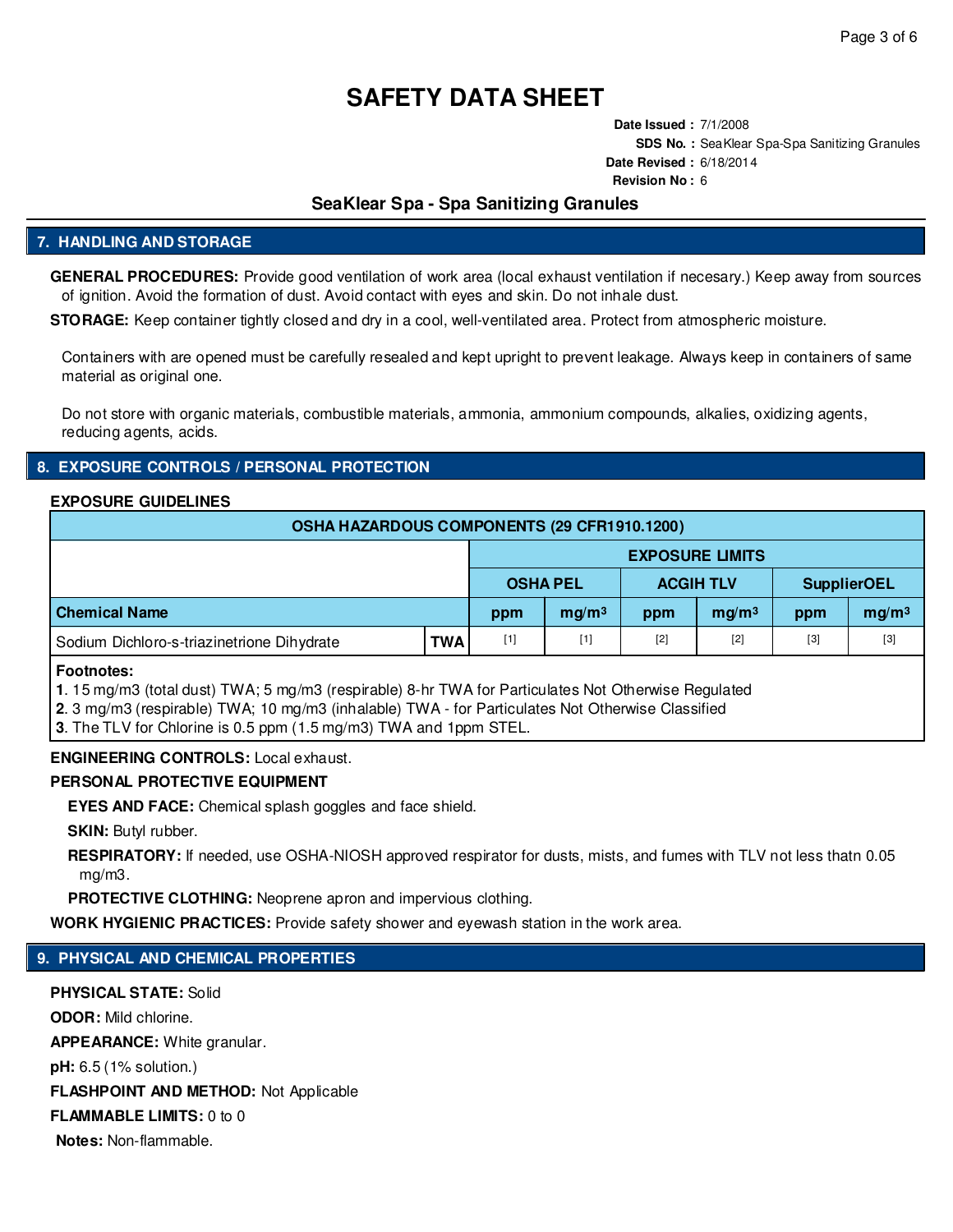**Date Issued :** 7/1/2008 **SDS No. :** SeaKlear Spa-Spa Sanitizing Granules **Date Revised :** 6/18/2014 **Revision No :** 6

# **SeaKlear Spa - Spa Sanitizing Granules**

**VAPOR PRESSURE:** 100 **VAPOR DENSITY:** 100 **BOILING POINT:** Not Applicable **FREEZING POINT:** Not Applicable **MELTING POINT:** > (464°F) **SOLUBILITY IN WATER:** 0.0579 lb/0.22 lb at 77° **EVAPORATION RATE:** Not Applicable **DENSITY:** 16.69 at (68°F) **SPECIFIC GRAVITY:** 1.95 **VISCOSITY:** Not Applicable **(VOC):** 100.000

### **10. STABILITY AND REACTIVITY**

**STABILITY:** Stable under dry and normal conditions.

**POLYMERIZATION:** Will not occur.

**CONDITIONS TO AVOID:** Heat, open flames and other sources of ignition. Exothermal reactions are possible in the event of contact with incompatible substances.

**HAZARDOUS DECOMPOSITION PRODUCTS:** Hydrogen Chloride (HCI), Chlorine, Nitrogen, Nitrogen Chloride, Isocyanic acid. **INCOMPATIBLE MATERIALS:** Organic materials, combustible materials, ammonia, ammonium compounds, alkalies, oxidizing agents, reducing agents, acids.

# **11. TOXICOLOGICAL INFORMATION**

## **ACUTE**

| <b>Chemical Name</b>                       | ORAL $LD_{50}$<br>(rat) | <b>DERMAL LD<sub>50</sub></b><br>(rabbit) |
|--------------------------------------------|-------------------------|-------------------------------------------|
| Sodium Dichloro-s-triazinetrione Dihydrate | 1800 mg/kg<br>(rat)     | $> 5000$ mg/kg<br>(rabbit)                |

**DERMAL LD50:** > 5000 mg/kg (rabbit)

**Notes:** Merck

**ORAL LD50:** 1823 mg/kg (rat)

**Notes:** Merck

**NOTES:** Contact with eyes and skin may cause irritation.

# **12. ECOLOGICAL INFORMATION**

**GENERAL COMMENTS:** Very toxic to aquatic organisms. May cause long term adverse effects in the aquatic environment. Do not discharge into aquatic environment, drains or sewage treatment plants. Marine pollutant.

#### **13. DISPOSAL CONSIDERATIONS**

**DISPOSAL METHOD:** Dispose of in accordance with applicable local, state, and federal regulations.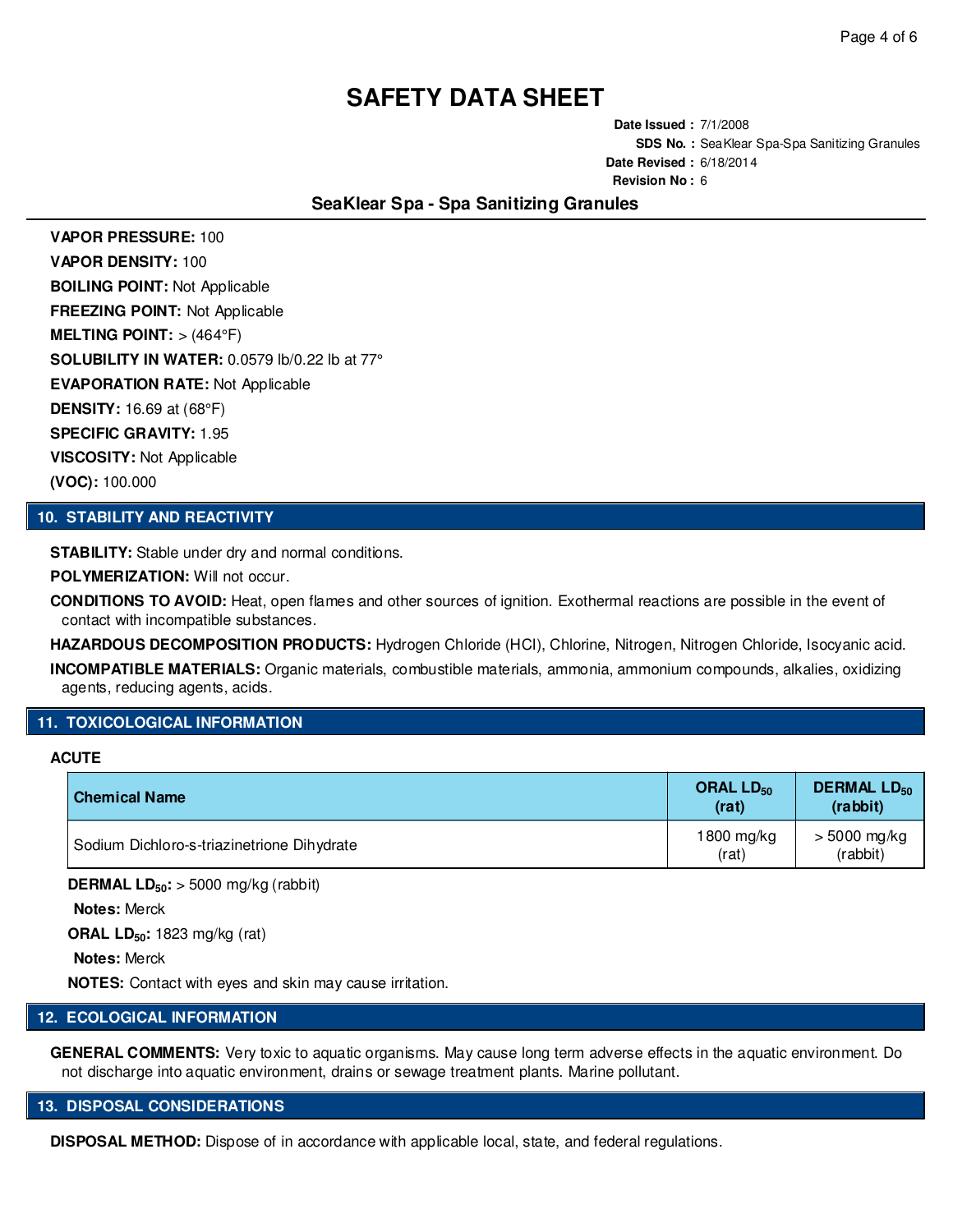**Date Issued :** 7/1/2008 **SDS No. :** SeaKlear Spa-Spa Sanitizing Granules **Date Revised :** 6/18/2014 **Revision No :** 6

# **SeaKlear Spa - Spa Sanitizing Granules**

# **14. TRANSPORT INFORMATION**

## **DOT (DEPARTMENT OF TRANSPORTATION)**

**PROPER SHIPPING NAME:** Not regulated if non-bulk (under 882 lbs) via truck or rail.

**SPECIAL SHIPPING NOTES:** DOT Special Provision #28 states "The dihydrated sodium salt of dichlorisocyanuric acid is not subject to the requirements of this subchapter."

#### **VESSEL (IMO/IMDG)**

**SHIPPING NAME:** Environmentally Hazardous Substances, Solid, N.O.S. (Sodium Dichlorisocyanurate dihydrate), Marine Pollutant

**UN/NA NUMBER:** 3077

# **PRIMARY HAZARD CLASS/DIVISION:** 9

**PACKING GROUP:** III

**NOTE:** Marine Pollutant

# **15. REGULATORY INFORMATION**

## **UNITED STATES**

#### **SARA TITLE III (SUPERFUND AMENDMENTS AND REAUTHORIZATION ACT)**

**311/312 HAZARD CATEGORIES:** Hazard Categories: Health: Immediate (Acute) Health Hazard

**313 REPORTABLE INGREDIENTS:** None.

### **TSCA (TOXIC SUBSTANCE CONTROL ACT)**

**TSCA STATUS:** All ingredients in this mixture are in compliance with TSCA.

#### **REGULATIONS**

**STATE REGULATIONS:** Massachusetts Hazardous Substance - Yes Pennsylvania Hazardous Substance - Yes

#### **CALIFORNIA PROPOSITION 65:** NA = Not Applicable

**FIFRA (FEDERAL INSECTICIDE, FUNGICIDE, AND RODENTICIDE ACT):** This chemical is a pesticide product registered by the Environmental Protection Agency and is subject to certain labeling requirements under federal pesticide law. These requirements differ from the classification criteria and hazard information required for safety data sheets, and for workplace labels of non-pesticide chemicals. Below you will find the hazard information that is required on the EPA pesticide label.

#### **GENERAL COMMENTS: HAZARD INFO FOUND ON SODIUM DICHLOROISOCYANURIC ACID EPA LABEL:**

Hazards to humans and domestic animals.

**DANGER.** Corrosive.

Causes irreversible eye damage.

May be fatal if inhaled. Do not breathe dust

Harmful if swallowed or absorbed through skin. Do not get in eyes, on skin.

Strong oxidizing agent.